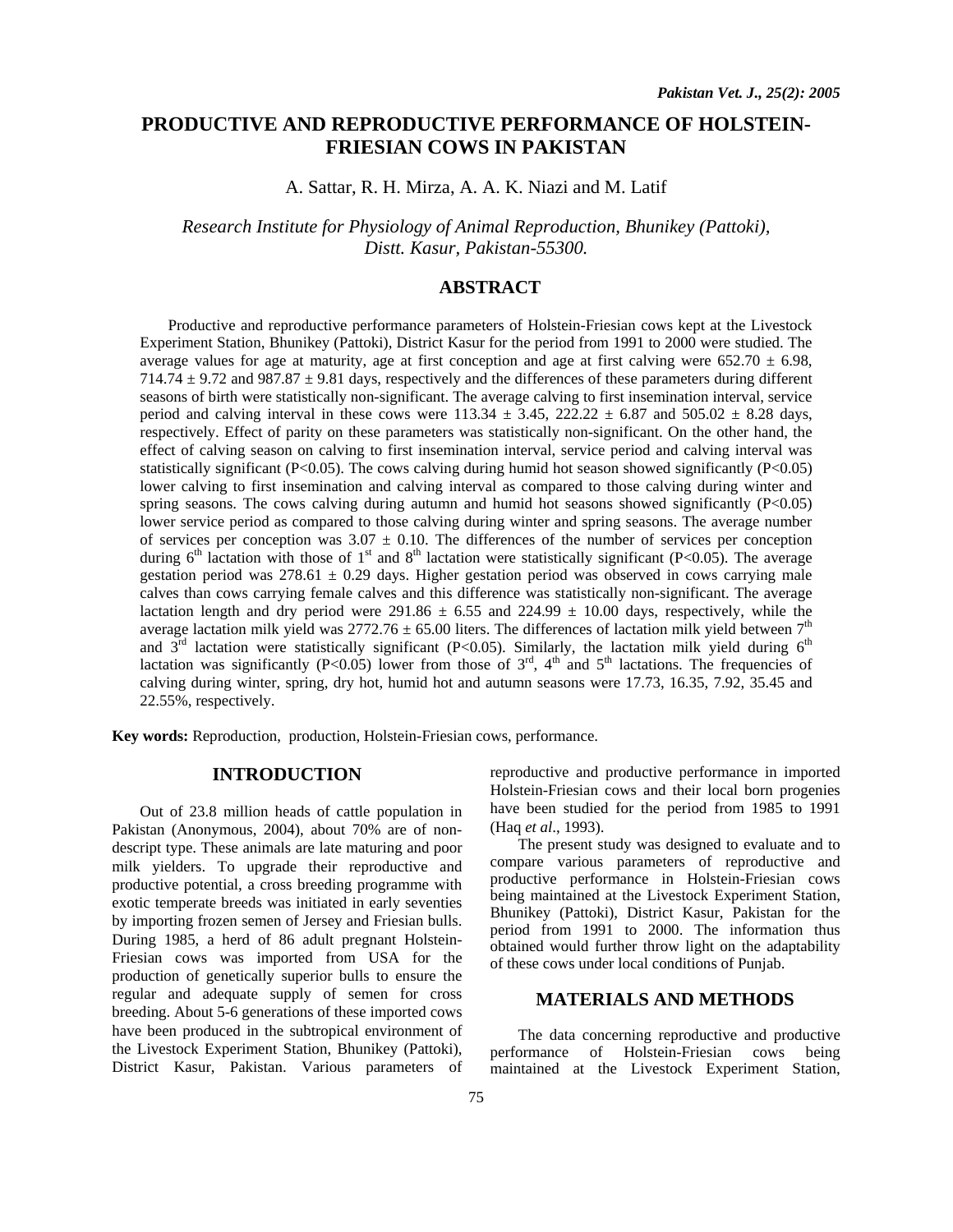Bhunikey (Pattoki) District Kasur, Pakistan were collected for the period from 1991 to 2000. The parameters of reproductive and productive performance, i.e., age at maturity, age at first conception, age at first calving, calving to first insemination interval, services per conception, service period, gestation period, calving interval, lactation length, dry period, lactation milk yield and frequency of calving were studied. The data on age at maturity, age at first conception and age at first calving were split according to the season of birth, while data on calving to first insemination interval, service period and calving interval were grouped according to the season of calving. Similarly, the possible effects of parity on number of services per conception, calving to first insemination interval, service period and calving interval were also studied.

To determine the effect of season of birth and/or calving on various parameters, the months of the year were grouped in five seasons (Thevamanoharan *et al*., 2001), as follows:

|                | Winter         | December and January      |
|----------------|----------------|---------------------------|
| 2.             | Spring         | February, March and April |
| 3.             | Dry hot summer | May and June              |
| $\mathbf{4}$ . | Humid hot      | July, August and          |
|                | summer         | September                 |
| .5.            | Autumn         | October and November      |

The arithmetic means, with standard error  $(\pm \text{ SE})$ , for the above mentioned reproductive and productive parameters were calculated. Statistical analysis was done using analysis of variance technique and significant results were subjected to Duncan's multiple range test (Steel and Torrie, 1984).

# **RESULTS ANDS DISCUSSION**

### **Age at maturity**

The average age at maturity in 236 Holstein-Friesian heifers was  $652.70 \pm 6.98$  days, ranging from 356 to 1077 days. Chaudhry and Ahmad (1994) recorded almost similar findings in crossbred heifers in Pakistan. Higher age at maturity (987.22  $\pm$  14.77 days) was reported by Azam *et al*. (2001) in Bhagnari heifers in Pakistan. On the other hand, lower values (18.3 months) were reported by Ozbeyaz *et al*. (1996) in Swiss Brown heifers.

When the data were grouped to observe the effect of season of birth on age at maturity, the highest  $(674.67 \pm 16.08$  days) and the lowest  $(638.09 \pm 14.07$ days) values were observed in heifers born during humid hot and winter seasons, respectively (Table 1), the difference was non-significant. Similarly, Sattar *et al*. (2004) reported that the effect of season of birth on age at maturity was non-significant in Jersey heifers in Pakistan.

### **Age at first conception**

The average age at first conception in 236 Holstein-Friesian heifers was 714.74 ± 9.72 days, ranging from 421 to 1819 days. Rafique *et al*. (2000) reported almost similar values in crossbred heifers in Pakistan. Higher age at first conception  $(828.5 \pm 233.1)$ days) was reported by Chaudhry and Ahmad (1994) in crossbred heifers in Pakistan. On the other hand, Haq *et al*. (1993) recorded lower age at first conception  $(502.93 \pm 11.71 \text{ days})$  in Holstein-Friesian heifers in Pakistan.

When the data were grouped to observe the effect of season of birth on age at first conception, the longest  $(733.58 \pm 18.04 \text{ days})$  and the shortest  $(670.24 \pm 20.74 \text{ s})$ days) values were observed in heifers born during humid hot and dry hot seasons, respectively, however, the difference was non-significant (Table 1). Similarly, Rafique *et al*. (2000) reported that the effect of season of birth on the age at first conception in crossbred heifers was non-significant.

#### **Age at first calving**

The average age at first calving in 190 Holstein-Friesian heifers was  $987.87 \pm 9.81$  days, ranging from 701 to 1483 days. These findings are in line with those recorded by Njubi *et al*. (1992) in Jersey heifers in Kenya. Higher age at first calving  $(1017 \pm 43.8 \text{ days})$ was reported by Morsy *et al*. (1986) in Friesian heifers. On the other hand, Juneja *et al*. (1991) and Haq *et al*. (1993) reported lesser age at first calving in Friesian heifers (822 and 787 days, respectively).

When the data were grouped to observe the effect of season of birth on age at first calving, the longest  $(1013.91 \pm 21.45 \text{ days})$  and the shortest  $(939.36 \pm 29.05$ days) ages at first calving were observed in heifers born during humid hot and dry hot seasons, respectively, the difference was, however, non-significant (Table 1). Similarly, Haq *et al*. (1993) and Sattar *et al*. (2004) recorded non-significant effect of season of birth on age at first calving in Friesian and Jersey heifers in Pakistan, respectively.

### **Calving to first insemination interval**

The average calving to first insemination interval for 508 records was  $113.34 \pm 3.45$  days, ranging from 45 to 508 days. These findings are in line with those recorded by Rafique *et al*. (2000a) in crossbred cows in Pakistan. Chaudhry and Ahmad (1994) reported higher calving to first insemination interval in Sahiwal and crossbred cows  $(211.5 \pm 132.2 \text{ and } 154.8 \pm 52.0 \text{ days})$ ,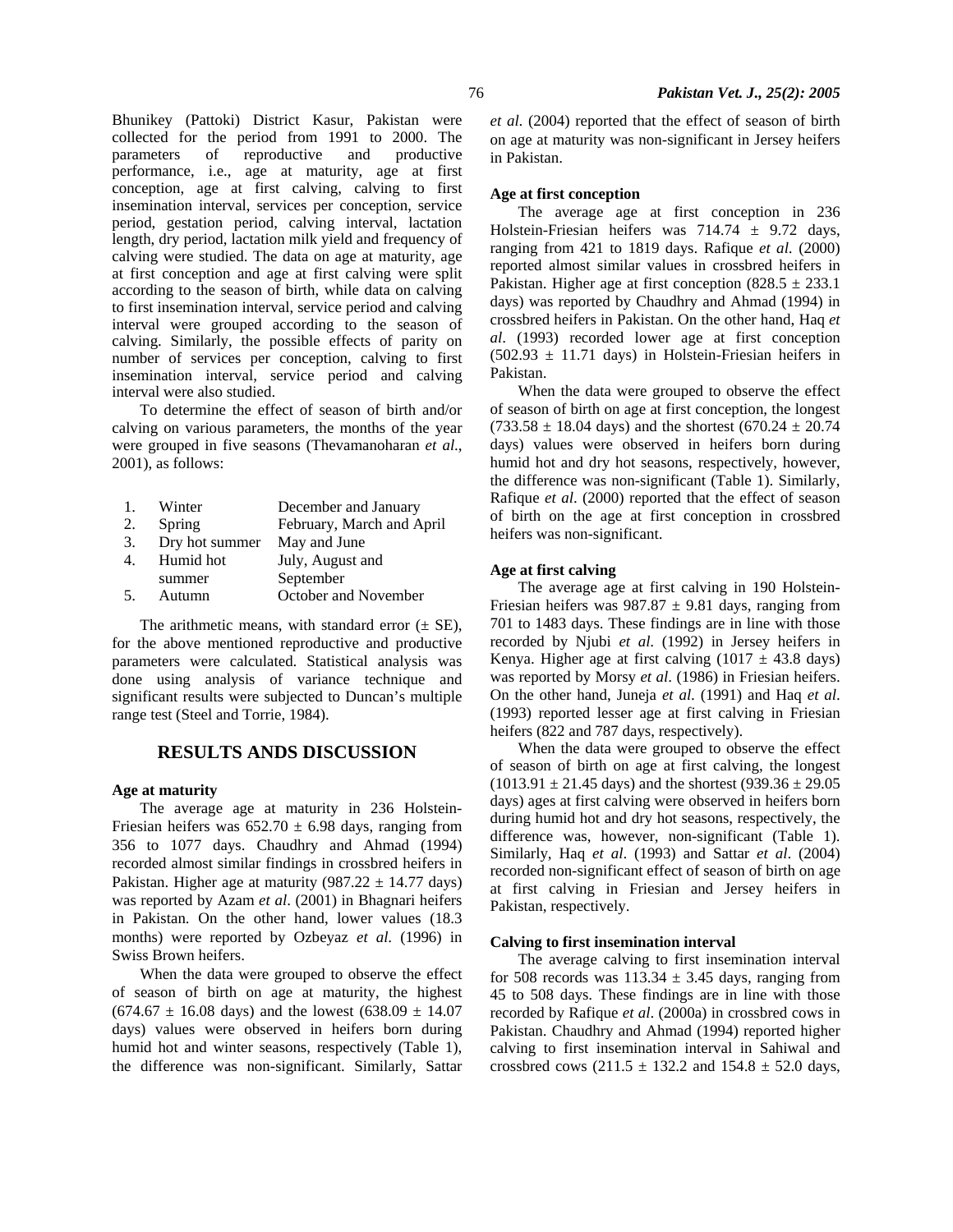| <b>Season</b> | <b>Effect of birth season</b>              |                                      |                                      | <b>Effect of calving season</b>                                  |                                          |                                      |  |
|---------------|--------------------------------------------|--------------------------------------|--------------------------------------|------------------------------------------------------------------|------------------------------------------|--------------------------------------|--|
|               | Age at<br>maturity<br>(days)               | Age at first<br>conception<br>(days) | Age at<br>first<br>calving<br>(days) | <b>Calving to</b><br>first<br>insemination<br>interval<br>(days) | <b>Service</b><br>period<br>(days)       | Calving<br>interval<br>(days)        |  |
| Winter        | 638.09 $\pm$                               | $724.11 \pm$                         | 984.82 $\pm$                         | 136.34 $\pm$                                                     | $260.74 \pm$                             | 545.84 $\pm$                         |  |
|               | $14.07^{\text{a}}$                         | $27.22^a$                            | $20.36^{a}$                          | $9.87^{a}$                                                       | $17.33^{a}$                              | $21.78^{a}$                          |  |
|               | (56)                                       | (56)                                 | (49)                                 | (83)                                                             | (83)                                     | (56)                                 |  |
| Spring        | 655.47 $\pm$                               | 691.07 $\pm$                         | 968.91 $\pm$                         | 124.32 $\pm$                                                     | $273.18 \pm$                             | 550.33 $\pm$                         |  |
|               | $14.57^{\circ}$                            | $17.62^a$                            | 20.04 <sup>a</sup>                   | 8.68 <sup>a</sup>                                                | $17.29^{a}$                              | $18.40^{a}$                          |  |
|               | (45)                                       | (45)                                 | (35)                                 | (79)                                                             | (79)                                     | (60)                                 |  |
| Dry hot       | 660.88 $\pm$                               | 670.24 $\pm$                         | 939.36 $\pm$                         | 113.45 $\pm$                                                     | 239.37 $\pm$                             | 511.66 $\pm$                         |  |
|               | $23.70^{a}$                                | $20.74^{a}$                          | $29.05^a$                            | $9.68^{ab}$                                                      | $21.63^{ab}$                             | $26.34^{ab}$                         |  |
|               | (17)                                       | (17)                                 | (11)                                 | (49)                                                             | (49)                                     | (35)                                 |  |
| Humid<br>hot  | 674.67 $\pm$<br>16.08 <sup>a</sup><br>(57) | $733.58 \pm$<br>$18.04^a$<br>(57)    | $1013.91 \pm$<br>$21.45^a$<br>(43)   | $96.08 \pm$<br>4.01 <sup>b</sup><br>(182)                        | 190.46 $\pm$<br>$10.35^{\circ}$<br>(182) | 473.24 $\pm$<br>$12.58^{b}$<br>(135) |  |
| Autumn        | 641.26 $\pm$                               | 718.41 $\pm$                         | 992.25 $\pm$                         | 116.47 $\pm$                                                     | $202.38 \pm$                             | 492.39 $\pm$                         |  |
|               | $13.26^{\circ}$                            | $17.35^{a}$                          | $19.54^a$                            | $9.04^{ab}$                                                      | $15.33^{bc}$                             | $19.88^{ab}$                         |  |
|               | (61)                                       | (61)                                 | (52)                                 | (115)                                                            | (115)                                    | (75)                                 |  |
| Overall       | 652.70 $\pm$                               | $714.74 \pm$                         | 987.87 $\pm$                         | 113.34 $\pm$                                                     | $222.22 \pm$                             | 505.02 $\pm$                         |  |
| mean          | 6.98                                       | 9.72                                 | 9.81                                 | 3.45                                                             | 6.87                                     | 8.28                                 |  |

 **Table 1: Effect of season of birth and calving on subsequent reproductive traits in Holstein-Friesian cows (mean ± SE)** 

 Values with different superscripts in the same column differ significantly (P<0.05) and values sharing at least one superscript in a same column differ non-significantly.

Number of available records is given in parenthesis.

respectively). On the other hand, Sattar *et al*. (2004) recorded lower value (86.65  $\pm$  1.71 days) of calving to first insemination interval in Jersey cows in Pakistan. This variation might be due to differences in breed characteristics and fertility status of the breeding cows.

When the data were grouped to observe the effect of calving season on subsequent calving to first insemination interval, the highest (136.34  $\pm$  9.87 days) and the lowest  $(96.08 \pm 4.01$  days) values were observed in cows that calved during winter and humid hot seasons, respectively. These values were significantly (P<0.05) lower for the cows calved during humid hot season than those calved during winter and spring seasons (Table 1).

When the data were grouped to observe the effect of parity on calving to first insemination interval, the longest (126.14  $\pm$  6.75 days) and the shortest (62.67  $\pm$ 4.70 days) calving to first insemination intervals were observed during  $2<sup>nd</sup>$  and  $9<sup>th</sup>$  lactation, respectively, the difference was statistically non-significant (Table 2). However, the number of cows in  $9<sup>th</sup>$  lactation (i.e. 3) was too small to draw any definite conclusion. But Rafique *et al*. (2000a) reported a significant effect of

parity on calving to first insemination interval in crossbred cows in Pakistan.

#### **Number of services per conception**

The average number of services per conception for 554 records was  $3.07 \pm 0.10$ , ranging from 1 to 17. Almost similar findings (3.10 services per conception) were recorded by Saha and Parekh (1988) in crossbred cows in India. However, Mangurkar *et al*. (1987) and Garcia and Velez (1988) reported lower (1.50 and 1.80) number of services per conception in Friesian cows. These differences might be due to variations in the management, environment and fertility status of the breeding cows.

When the data were grouped to observe the effect of parity on the number of services per conception, the highest  $(3.85 \pm 0.80)$  and the lowest  $(2.00 \pm 0.63)$ values were observed in cows during  $6<sup>th</sup>$  and  $8<sup>th</sup>$ lactation, respectively (Table 2). The value was significantly higher (P<0.05) during  $6<sup>th</sup>$  lactation than for 1st and 8th lactation. Ozbeyaz *et al*. (1996) reported that number of services per conception increased with age and parity in Swiss Brown cows.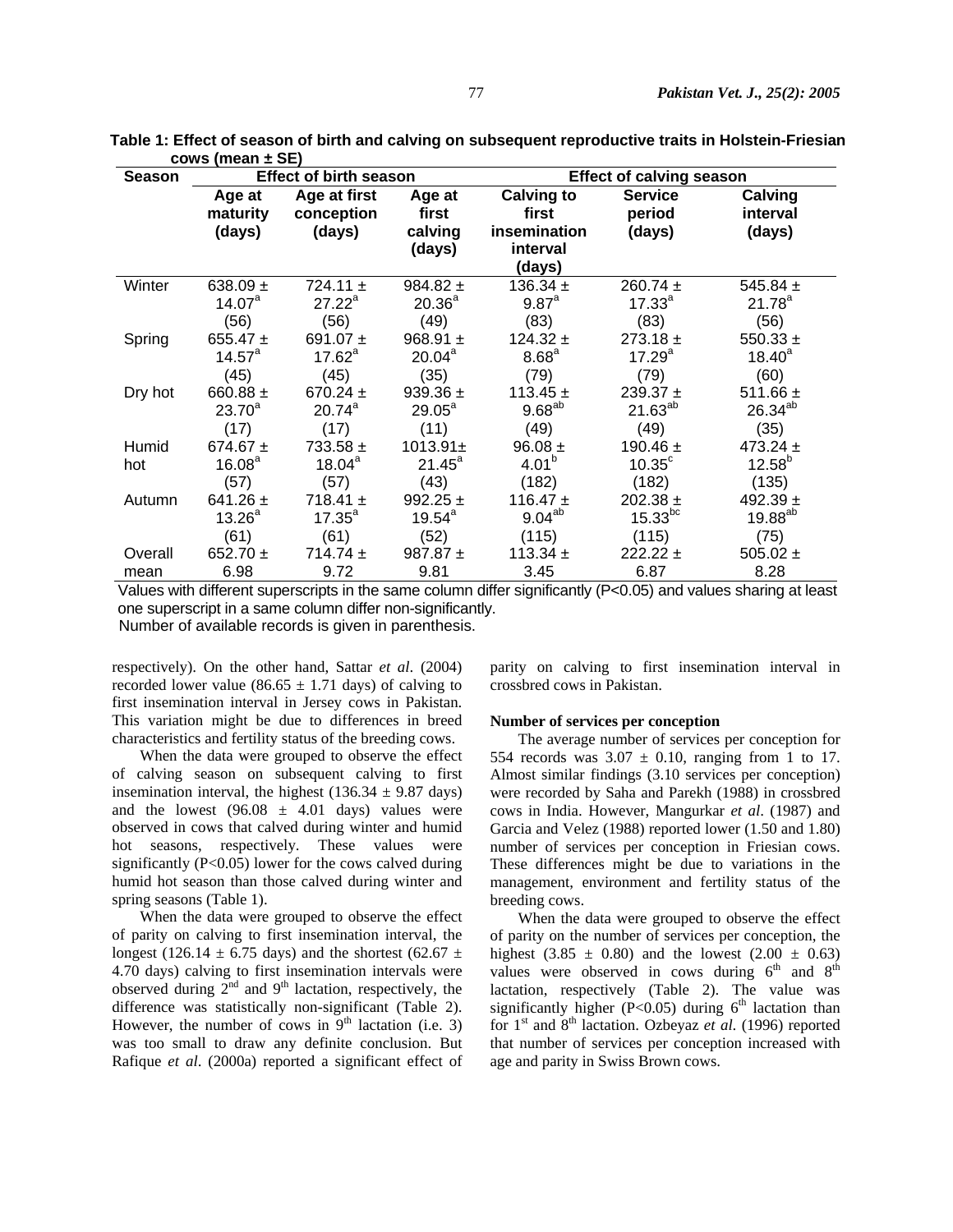### **Service period**

The average service period for 508 records in Holstein-Friesian cows was  $222.22 \pm 6.87$  days, ranging from 46 to 828 days. Similarly, Mustafa *et al*. (2003) reported  $235.87 \pm 14.05$  days service period in Red Sindhi heifers in Pakistan. Gogoi *et al*. (1993) reported longer service period (280 days) in Jersey cows in India, while Juneja *et al*. (1991) and Haq *et al*, (1993) reported shorter (156 and 161 days) service period in Friesian cows in India and Pakistan, respectively.

When the data were grouped according to the season of calving, the longest  $(273.18 \pm 17.29$  days) and shortest (190.46  $\pm$  10.35 days) service periods were observed in cows previously calved during spring and humid hot seasons, respectively (Table 1). The service period of cows previously calved during humid hot season was significantly (P<0.05) lower as compared to those of winter, spring and dry hot season calvers. Similarly, the service period of cows previously calved during autumn was also significantly (P<0.05) lower when compared with that of winter and spring seasons. Ozcelik and Arpacik (1996) reported significantly longer service period in spring and summer than autumn and winter in Holstein cows in Turkey. The variations in service period might be due to differences in the management, environment and fertility status of the breeding cows.

When the data were grouped to observe the effect of parity on service period, the longest  $(242.75 \pm 12.33)$ days) and the shortest  $(62.67 \pm 4.70)$  days) service periods were observed in cows during  $2<sup>nd</sup>$  and  $9<sup>th</sup>$ lactation, respectively, the difference was statistically non-significant (Table 2). However, Rafique *et al*. (2000a) reported significant effect of parity on service period in crossbred cows.

### **Gestation period**

The average gestation period for 581 records was  $278.61 \pm 0.29$  days, ranging from 260 to 300 days. Haq *et al*. (1993) reported similar findings in Holstein-Friesian cows. Dutta *et al*. (1989) reported longer gestation period (281.9  $\pm$  1.5 days) in Jersey cows in India. But Juneja *et al*. (1991) reported shorter gestation period (266  $\pm$  47.7 days) in Friesian cows in India. In the present study, higher gestation period (279.04  $\pm$ 0.41 days) was observed in cows carrying male calves than those carrying female calves  $(278.19 \pm 0.42$  days) and this difference was statistically non-significant. Similar findings were made by Haq *et al*. (1993) and Sattar *et al*. (2004) in Friesian and Jersey cows, respectively.

In the present study, the frequencies of calving during winter, spring, dry hot, humid hot and autumn seasons in Holstein-Friesian cows were 17.73, 16.35, 7.92, 35.45 and 22.55%, respectively. These findings are also in line with those reported by Sattar *et al*. (2004) in Jersey cows.

### **Calving interval**

The average calving interval for 361 records was  $505.02 \pm 8.28$  days, ranging from 317 to 1098 days. Morsy *et al*. (1986) recorded almost similar (522 ± 39.9 days) values in Friesian cows. But Juneja *et al*. (1991) reported shorter (417 days) calving interval in Friesian cows in India.

When the data were grouped to observe the effect of calving season on subsequent calving interval, the longest (550.33  $\pm$  18.40 days) and the shortest (473.24 ± 12.58 days) calving intervals were observed in cows calved during spring and humid hot seasons, respectively (Table 1). The calving interval of the cows previously calved during humid hot season was significantly  $(P<0.05)$  lower as compared with those of winter and spring season calvers. Jahageerdar *et al*. (1996) reported non-significant effect of calving season on calving interval in Holstein-Friesian cows. The difference of this study with those reported by other workers might be due to differences in the management and environment.

When the data were grouped according to the parity, the longest  $(521.96 \pm 23.09$  days) and shortest  $(331.00 \pm 1.00$  days) calving intervals were observed in cows during  $4<sup>th</sup>$  and  $9<sup>th</sup>$  lactation, respectively (Table 2), the differences was statistically non-significant. Ozbeyaz *et al*. (1996) reported that the length of calving interval increased with parity in Swiss Brown Cattle. Sattar *et al*. (2004) also reported significant effect of parity on calving interval in Jersey cows.

#### **Lactation length**

The average lactation length for 294 records was 291.86  $\pm$  6.55 days. Alim (1985) reported almost similar findings (293  $\pm$  3 days) in Friesian cows in Libya. Juneja *et al*. (1991) recorded longer (344 days) lactation length in Friesian cows in India. But Sattar *et al*. (2004a) reported shorter (247.33 days) lactation length in Jersey cows in Pakistan.

When the data were grouped according to the parity, the longest  $(319.21 \pm 12.29$  days) and shortest  $(220.00 \pm 32.77$  days) lactation lengths were observed in cows during  $1<sup>st</sup>$  and  $7<sup>th</sup>$  lactation, respectively (Table 2). The lactation length during  $1<sup>st</sup>$ ,  $3<sup>rd</sup>$  and  $5<sup>th</sup>$  lactations were significantly  $(P<0.05)$  longer when compared with that of 7<sup>th</sup> lactation. But Sattar *et al.* (2004a) reported non-significant effect of parity on lactation length in Jersey cows in Pakistan.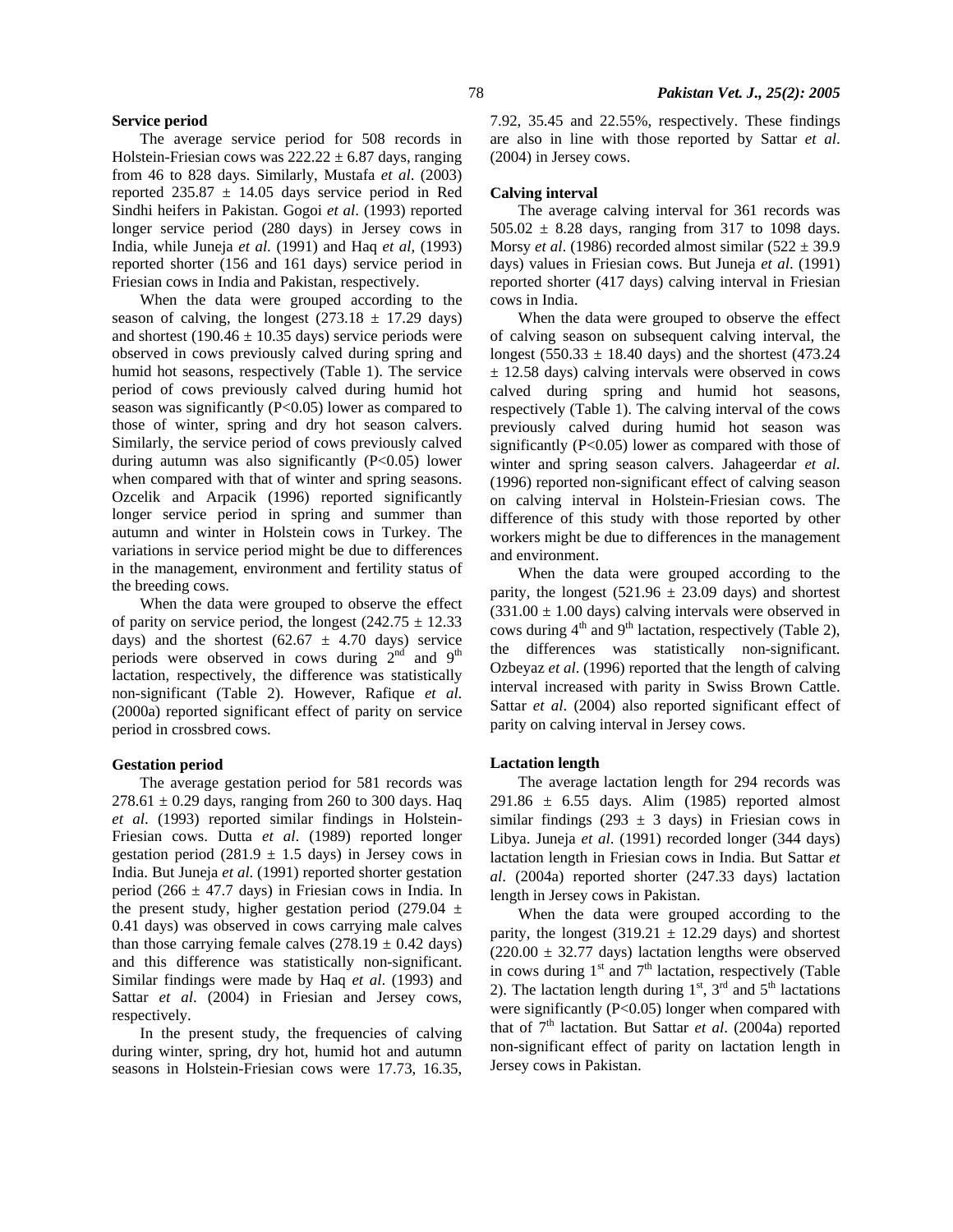## 79 *Pakistan Vet. J., 25(2): 2005*

## **Dry period**

The average dry period for 298 records in Holstein-Friesian cows was 224.99 ± 10.00 days. Gogoi *et al*. (1993) reported longer (233.5 days) dry period in Jersey cows, while Juneja *et al*. (1991) and Sattar *et al*. (2004a) reported shorter (76.2 and 192.48 days) dry period in Friesian and Jersey cows in India and Pakistan, respectively**.** 

When the data were grouped according to the parity, the longest (288.88  $\pm$  79.70 days) and shortest

 $(194.84 \pm 30.65$  days) dry periods were observed in cows during  $6<sup>th</sup>$  and  $4<sup>th</sup>$  lactation, respectively (Table 2), the difference was statistically non-significant. Similarly, Sattar *et al*. (2004a) reported non-significant effect of parity on dry period in Jersey cows in Pakistan.

### **Lactation milk yield**

The average lactation milk yield for 499 records in Holstein-Friesian cows was  $2772.76 \pm 65.00$  liters.

|                 | Table 2: Effect of parity on different reproductive and productive traits in Holstein-Friesian cows |
|-----------------|-----------------------------------------------------------------------------------------------------|
| (mean $\pm$ SE) |                                                                                                     |

| Lactation #             | <b>Calving to</b><br>first<br>insemination<br>period | <b>Services</b><br>per<br>concepti<br>on | <b>Service</b><br><b>Period</b><br>(days) | Calving<br>interval<br>(days) | Lactation<br>length<br>(days) | Dry period<br>(days) | Lactation<br>milk yield<br>(liters) |
|-------------------------|------------------------------------------------------|------------------------------------------|-------------------------------------------|-------------------------------|-------------------------------|----------------------|-------------------------------------|
|                         | (days)                                               | (No.)                                    |                                           |                               |                               |                      |                                     |
| $\overline{1}$          | $83.69 \pm$                                          | $2.24 \pm$                               | 177.85 $\pm$                              | 456.85 $\pm$                  | 319.21 $\pm$                  | 228.36 $\pm$         | $2641.79 \pm$                       |
|                         | $9.34^{a}$                                           | $0.12^{b}$                               | $29.37^{a}$                               | $28.92^a$                     | 12.29 <sup>a</sup>            | $17.55^a$            | 105.60 <sup>bcd</sup>               |
|                         | (13)                                                 | (230)                                    | (13)                                      | (13)                          | (119)                         | (117)                | (173)                               |
| $\overline{2}$          | 126.14 $\pm$                                         | $3.21 \pm$                               | $242.75 \pm$                              | 521.48 $\pm$                  | $256.98 \pm$                  | $223.53 +$           | $2712.89 \pm$                       |
|                         | $6.75^a$                                             | $0.18^{ab}$                              | $12.33a$ (161)                            | $13.32^{a}$                   | 10.48 <sup>cd</sup>           | $15.68^{a}$          | 124.87 <sup>bcd</sup>               |
|                         | (161)                                                | (176)                                    |                                           | (143)                         | (87)                          | (88)                 | (141)                               |
| 3                       | 109.47 $\pm$                                         | $2.84 \pm$                               | 206.70 $\pm$                              | 487.51 $\pm$                  | 305.17 $\pm$                  | 225.46 $\pm$         | 3192.23 $\pm$                       |
|                         | 7.70 <sup>a</sup>                                    | $0.22^{ab}$                              | $14.28a$ (106)                            | $15.14^{a}$                   | $11.77^{ab}$                  | $25.36^{a}$          | $150.93^{ab}$                       |
|                         | (106)                                                | (115)                                    |                                           | (98)                          | (46)                          | (48)                 | (86)                                |
| $\overline{\mathbf{4}}$ | 117.60 $\pm$                                         | $3.32 \pm$                               | $240.53 +$                                | 521.96 $\pm$                  | $279.52 \pm$                  | 194.84 $\pm$         | 3007.65 $\pm$                       |
|                         | $13.63^{a}$                                          | 0.30 <sup>ab</sup>                       | $22.31^{a}$                               | $23.09^{a}$                   | $16.84$ <sup>ad</sup>         | $30.65^a$            | $201.07^{bc}$                       |
|                         | (55)                                                 | (63)                                     | (55)                                      | (51)                          | (23)                          | (25)                 | (52)                                |
| 5                       | $100.00 \pm$                                         | $3.42 \pm$                               | $223.48 \pm$                              | 489.10 $\pm$                  | 303.71 $\pm$                  | 218.88 $\pm$         | 2973.11 $\pm$                       |
|                         | $10.25^a$                                            | $0.44^{ab}$                              | 28.90 <sup>a</sup>                        | $30.26^{\mathrm{a}}$          | $24.30$ <sup>abc</sup>        | $71.90^a$            | $378.53^{bc}$                       |
|                         | (23)                                                 | (26)                                     | (23)                                      | (20)                          | (7)                           | (8)                  | (19)                                |
| 6                       | $105.37 \pm$                                         | $3.85 \pm$                               | 238.74 $\pm$                              | 505.59 $\pm$                  | 248.88 $\pm$                  | 288.88 $\pm$         | 1907.78 $\pm$                       |
|                         | $13.92^a$                                            | 0.80 <sup>a</sup>                        | $47.03^{a}$                               | 46.01 <sup>a</sup>            | 28.68 <sup>bd</sup>           | $79.70^a$            | $305.40^d$                          |
|                         | (19)                                                 | (20)                                     | (19)                                      | (17)                          | (8)                           | (8)                  | (18)                                |
| $\overline{7}$          | $96.21 \pm$                                          | $2.93 \pm$                               | $212.57 \pm$                              | 511.58 $\pm$                  | 220.00 $\pm$                  | 226.00 $\pm$         | 2230.10 $\pm$                       |
|                         | $11.28^{a}$                                          | $0.69^{ab}$                              | $51.20^{a}$                               | $58.83^{a}$                   | $32.77^d$ (4)                 | $75.06a$ (4)         | 476.68 <sup>cd</sup>                |
|                         | (14)                                                 | (14)                                     | (14)                                      | (12)                          |                               |                      | (10)                                |
| 8                       | $78.29 \pm$                                          | $2.00 \pm$                               | 151.71 $\pm$                              | 445.40 $\pm$                  |                               |                      |                                     |
|                         | 8.16 <sup>a</sup>                                    | $0.63^{b}$                               | $44.13^{a}$                               | $55.14^{a}$                   |                               |                      |                                     |
|                         | (7)                                                  | (6)                                      | (7)                                       | (5)                           |                               |                      |                                     |
| 9                       | 62.67 $\pm$                                          |                                          | 62.67 $\pm$                               | 331.00 $\pm$                  |                               |                      |                                     |
|                         | 4.70 <sup>a</sup>                                    | ---                                      | 4.70 <sup>a</sup>                         | 1.00 <sup>a</sup>             |                               |                      |                                     |
|                         | (3)                                                  |                                          | (3)                                       | (2)                           |                               |                      |                                     |
| $\star$                 | 113.34 $\pm$                                         | $3.07 \pm$                               | $222.22 \pm$                              | 505.02 $\pm$                  | 291.86 $\pm$                  | 224.99 $\pm$         | $2772.76 \pm$                       |
|                         | 3.45                                                 | 0.10                                     | 6.87                                      | 8.28                          | 6.55                          | 10.00                | 65.00                               |

\* = Overall mean

 Values with different superscripts in the same column differ significantly (P<0.05) and values sharing at least one superscript in a same column differ non-significantly. Number of available records is given in parenthesis.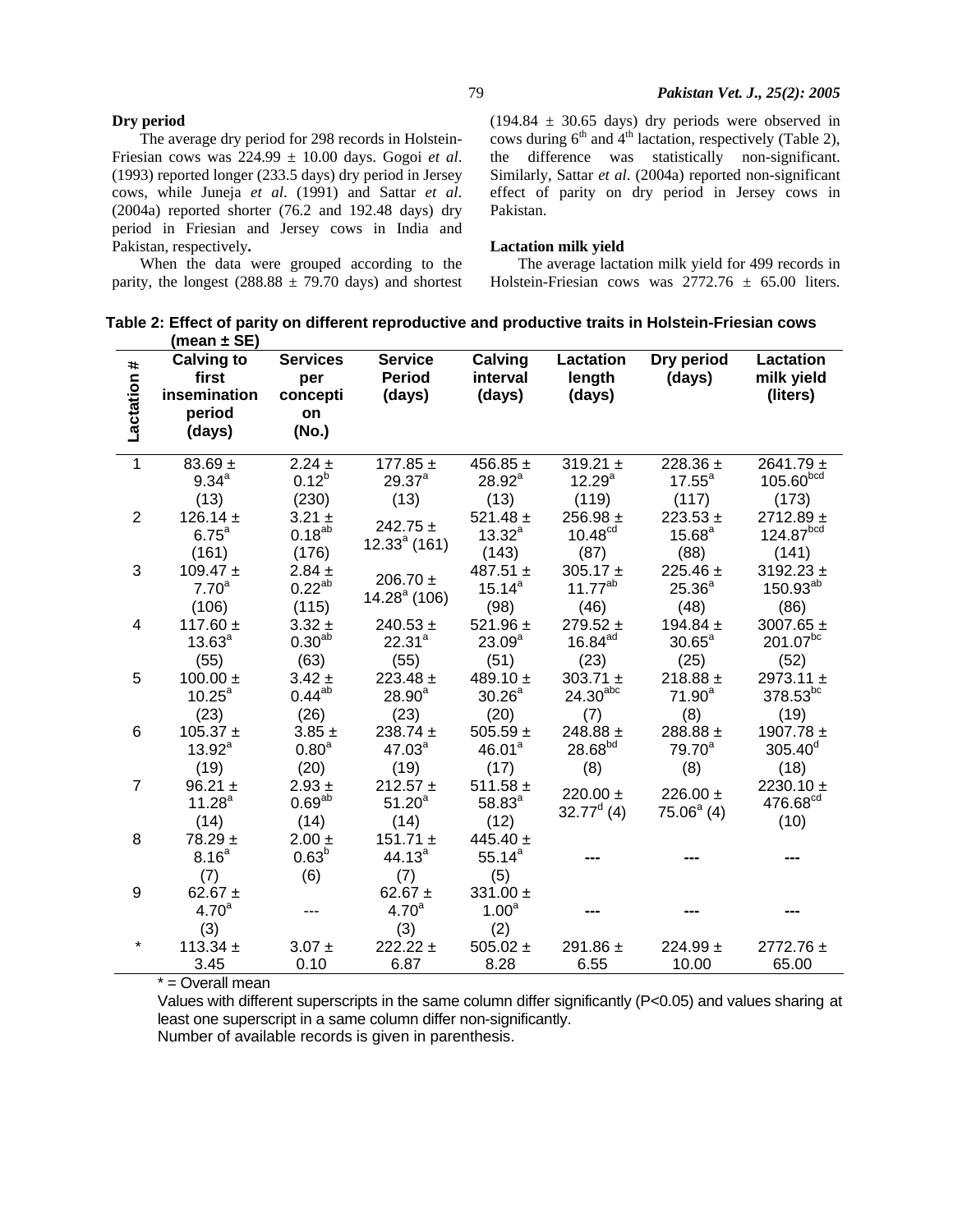Ramachandraiah *et al*. (1990) reported almost similar value (2824  $\pm$  38.5 kg) in Jersey cows in India. Juneja *et al*. (1991) and Haq *et al*. (1993) reported higher lactation milk yield (3592 and 3643 kg) in Friesian cows in India and Pakistan, respectively. But Hyder and Ullah (2002) and Sattar *et al*. (2004a) recorded lower (2493.51 and 1592.21 litres) lactation milk yield for Holstein-Friesian and Jersey cows respectively, in Pakistan. The variations in lactation milk yield might be due to differences in the breed, management and environmental status.

When the data were grouped to observe the effect of parity on lactation milk yield, the highest (3192.23  $\pm$ 150.93 litres) and the lowest  $(1907.78 \pm 305.40)$  litres) values were observed in cows during  $3<sup>rd</sup>$  and  $6<sup>th</sup>$ lactation, respectively (Table 2). The lactation milk yield during  $7<sup>th</sup>$  lactation was significantly (P<0.05) lower when compared with that of  $3<sup>rd</sup>$  lactation. The lactation milk yield during  $6<sup>th</sup>$  lactation was also significantly (P<0.05) lower as compared to that of  $3<sup>rd</sup>$ , 4th and 5th lactations. Similarly, Sattar *et al*., (2004a) reported significant (P<0.05) effect of parity on lactation milk yield in Jersey cows in Pakistan.

The present study was conducted for the period from 1991 to 2000 at the Livestock Experiment Station, Bhunikey (Pattoki), while Haq *et al*. (1993) conducted a similar study on the same Holstein-Friesian herd for the period from 1985 to 1991. The comparative performance is shown in Table 3. It is evident from the results of both the studies that the reproductive and productive performance of Holstein-Friesian herd at Bhunikey is declining gradually, indicating that the managemental practices at the farm need to be improved for better reproductive and productive performance of the herd.

### **Acknowledgements**

Acknowledgements are due to Dr. Khalid Javed for his valuable technical assistance in the analysis of data and Mr. Muhammad Ramzan for his help during the project.

# **REFERENCES**

- Alim, K. A., 1985. Aspects of animal production in Libya. World Rev. Anim. Prod.*,* 21: 33-38.
- Anonymous, 2004. Economic Survey (2003-04), Economic Affairs Division, Govt. Pakistan, Islamabad.
- Azam, M., R. A. Chaudhry, N. Ahmad and I. H. Khan, 2001. Studies on the reproductive efficiency of Bhagnari cattle in Baluchistan. Pakistan Vet. J.,  $21(1): 1-5.$
- Chaudhry, M. Z. and M. Ahmad, 1994. Performance of crossbred and Sahiwal cows under optimum feeding and management conditions. Pakistan Vet. J., 14(3): 155-159.
- Dutta, J. C., K. C. Deka, C. K. Rajkonwar and B. N. Borgohain, 1989. Gestation length of exotic cattle under hot-humid climate. Livestock Adviser, 14: 14-15.
- Garcia, M. and M. Velez, 1988. Factors affecting the production of purebred and crossbred dairy cows at the Panamerican Agricultural College. Ceiba, 29: 77-92.
- Gogoi, D. N., R. N. Goswami and D. Das, 1993. First lactation performance of Jersey, Red Sindhi and their F1 crosses under the farm conditions of Assam. Indian J. Anim. Sci., 63(5): 569-572.

| (Pattoki), District Kasur, Pakistan           |                      |                     |
|-----------------------------------------------|----------------------|---------------------|
| Reproductive/productive performance           | <b>Study period</b>  |                     |
| parameters                                    | 1985-1991*           | 1991-2000**         |
| Age at maturity (days)                        |                      | $652.70 \pm 6.98$   |
| Age at first conception (days)                | $502.93 \pm 11.71$   | $714.74 \pm 9.72$   |
| Age at first calving (days)                   | $787.38 \pm 13.61$   | $987.87 \pm 9.81$   |
| Calving to first insemination interval (days) |                      | $113.34 \pm 3.45$   |
| Number of services per conception             | $1.76 \pm 0.10$      | $3.07 \pm 0.10$     |
| Service period (days)                         | $161.48 \pm 14.45$   | $222.22 \pm 6.87$   |
| Gestation period (days)                       | $278.65 \pm 0.78$    | $278.61 \pm 0.29$   |
| Calving interval (days)                       | $443.77 \pm 18.67$   | $505.02 \pm 8.28$   |
| Lactation length (days)                       |                      | $291.86 \pm 6.55$   |
| Dry period (days)                             | $192.71 \pm 18.14$   | $224.99 \pm 10.00$  |
| Lactation milk yield (litres)                 | $3643.28 \pm 121.26$ | $2772.76 \pm 65.00$ |

 **Table 3: Comparative reproductive and productive performance (mean ± SE) of Holstein-Friesian cows during 1985-1991 and 1991-2000 at the Livestock Experiment Station, Bhunikey** 

\* = Haq *et al.* (1993) \*\* = Current study